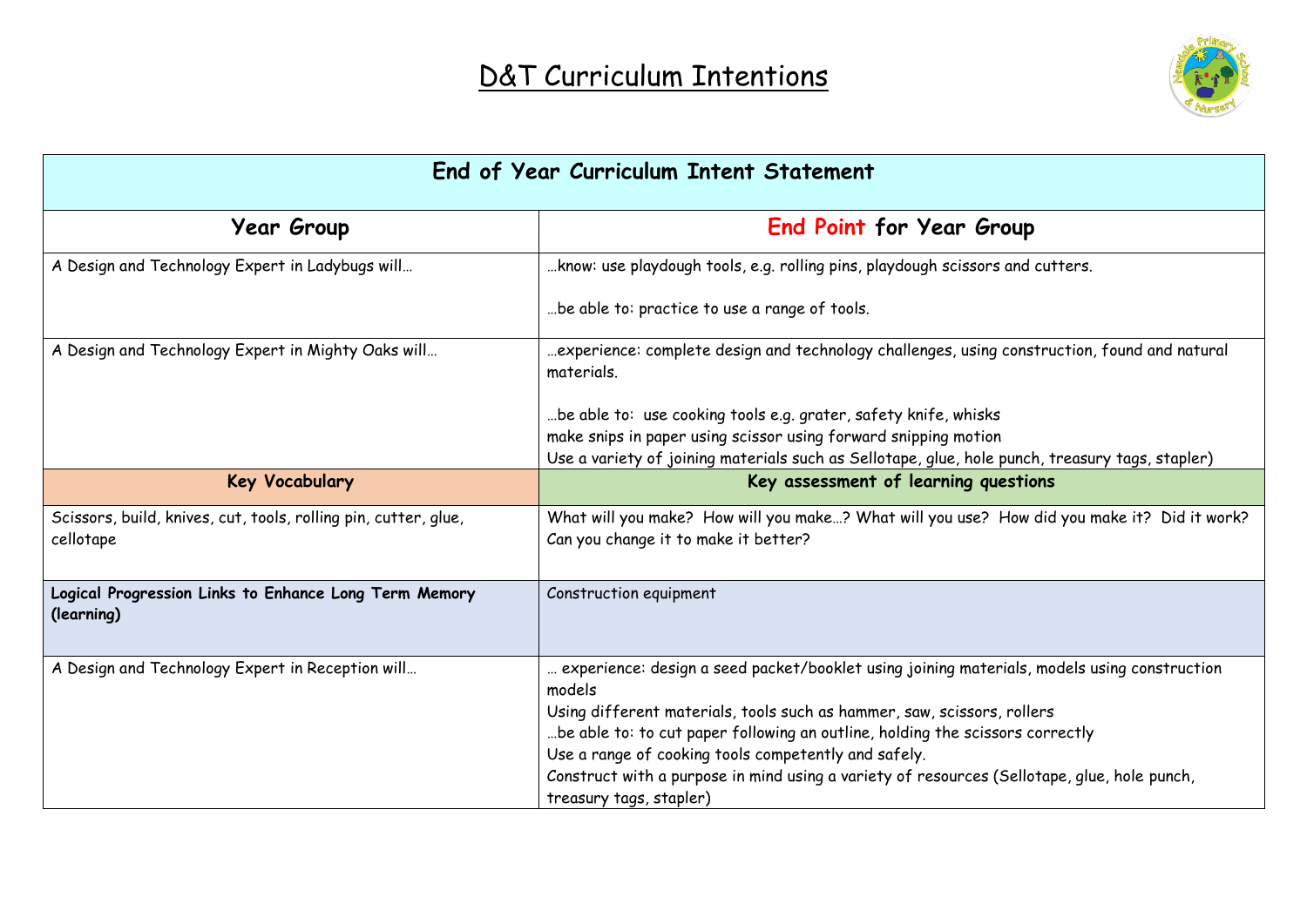

|                                                                     |                                     | Adapt work such as if a model falls over how would you improve it?                                                                                                                                                                                                                                                 |  |
|---------------------------------------------------------------------|-------------------------------------|--------------------------------------------------------------------------------------------------------------------------------------------------------------------------------------------------------------------------------------------------------------------------------------------------------------------|--|
|                                                                     | <b>Key Vocabulary</b>               | Key assessment of learning questions                                                                                                                                                                                                                                                                               |  |
| Cut, snip, join,<br>hammer, nail, add,<br>roll, mix,                | Model words like "improve" " adapt" | Observations, taking notes on Evidence Me of key vocabulary children use when taking part in<br>construction activities, construction play.                                                                                                                                                                        |  |
| Logical Progression Links to Enhance Long Term Memory<br>(learning) |                                     | Construction equipment, writing area, playdough, outside writing area, base camp and forest<br>school. Healthy lifestyles week/cooking.                                                                                                                                                                            |  |
| A Design and Technology Expert in Year 1 will                       |                                     | know:<br>What a wheel and axel is and how they work.<br>Joining techniques such as gluing and sewing (running stitch).<br>Healthy choices for sandwiches.<br>be able to:<br>explore and use mechanisms in their own product.<br>Join two pieces of materials using the running stitch.<br>Cut, spread and squeeze. |  |
|                                                                     | <b>Key Vocabulary</b>               | Key assessment of learning questions                                                                                                                                                                                                                                                                               |  |
| Cut<br>Join<br>Sew<br>Thread<br>Wheel<br>Axel<br>Vehicle            | Design<br>Make<br>Evaluate          | Explain how your fire engine moves.<br>Why did we use marmalade? (Literacy link)<br>Tell me how you made your puppet.                                                                                                                                                                                              |  |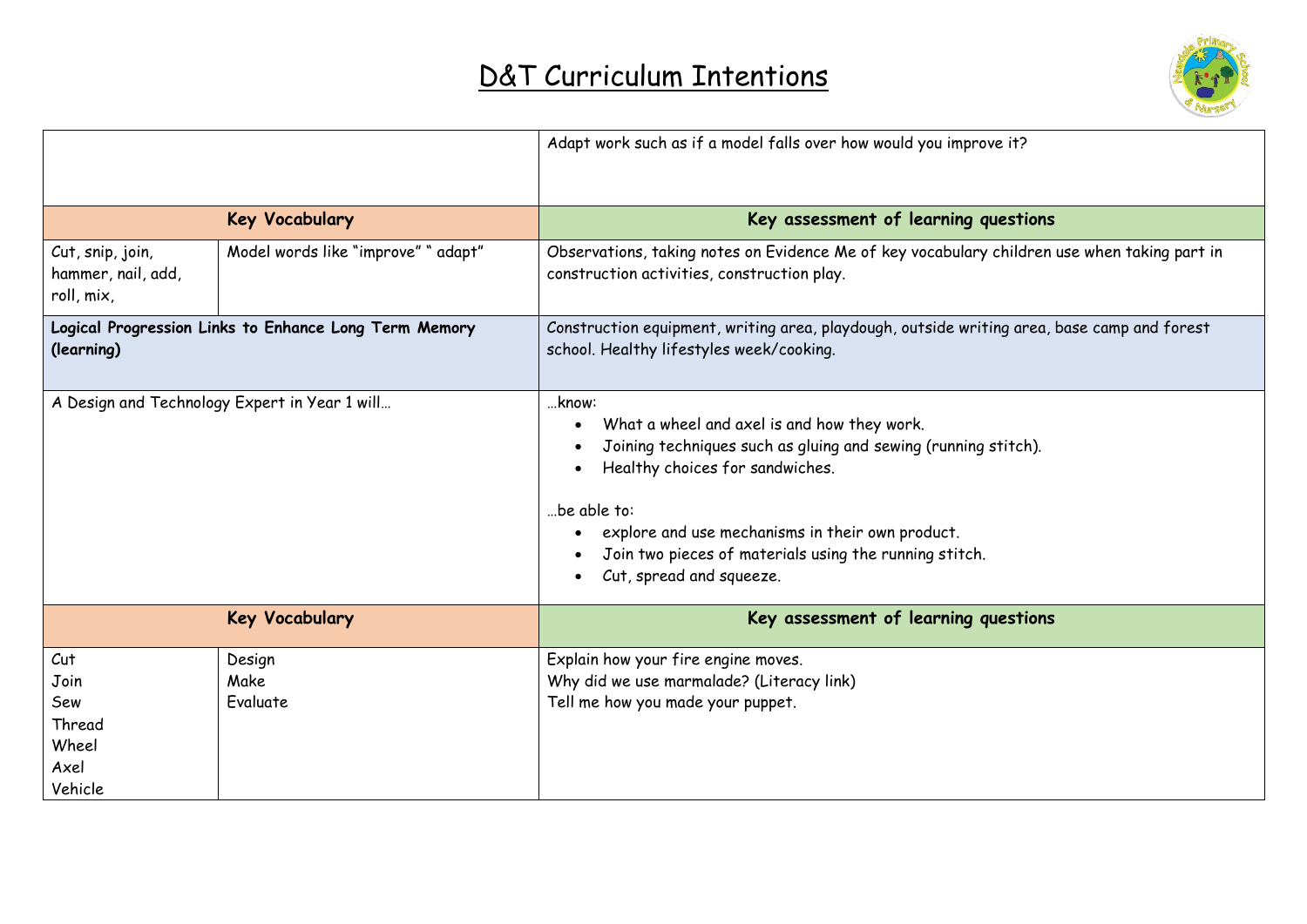

| Spread<br>Squeeze<br>Material                                       |                       |                                                                                                                                                                                                                                                                                                                                                                                                                                                                                                                                                                                           |  |
|---------------------------------------------------------------------|-----------------------|-------------------------------------------------------------------------------------------------------------------------------------------------------------------------------------------------------------------------------------------------------------------------------------------------------------------------------------------------------------------------------------------------------------------------------------------------------------------------------------------------------------------------------------------------------------------------------------------|--|
| Logical Progression Links to Enhance Long Term Memory<br>(learning) |                       | D&T - Make a fire engine.<br>HLW- Marmalade Sandwiches (Paddington Bear link)<br>Textiles- Sewing- Make puppets.                                                                                                                                                                                                                                                                                                                                                                                                                                                                          |  |
| A Design and Technology Expert in Year 2 will                       |                       | know:<br>and understand that different mechanisms produce different types of movement.<br>how to use a range of tools to best perform practical tasks (e.g. cutting, shaping, joining)<br>and understand where a range of fruit and vegetables come from.<br>be able to:<br>explore and use mechanisms (e.g. levers and sliders) in their products.<br>build structures, exploring how they can be made stronger, stiffer and more stable.<br>understand and use basic principles of a healthy and varied diet.<br>use simple utensils and equipment to peel, cut, grate, slice and chop. |  |
|                                                                     | <b>Key Vocabulary</b> | Key assessment of learning questions                                                                                                                                                                                                                                                                                                                                                                                                                                                                                                                                                      |  |
| mechanisms                                                          | design                | What is the purpose of your product?                                                                                                                                                                                                                                                                                                                                                                                                                                                                                                                                                      |  |
| cutting                                                             | function              | Which cooking skills would you use to prepare a carrot for a stir fry?                                                                                                                                                                                                                                                                                                                                                                                                                                                                                                                    |  |
| shaping                                                             | purpose               | How did you make your character move?                                                                                                                                                                                                                                                                                                                                                                                                                                                                                                                                                     |  |
| joining                                                             | evaluate              |                                                                                                                                                                                                                                                                                                                                                                                                                                                                                                                                                                                           |  |
| levers                                                              | finishing             |                                                                                                                                                                                                                                                                                                                                                                                                                                                                                                                                                                                           |  |
| sliders                                                             | model                 |                                                                                                                                                                                                                                                                                                                                                                                                                                                                                                                                                                                           |  |
| cut                                                                 | slice                 |                                                                                                                                                                                                                                                                                                                                                                                                                                                                                                                                                                                           |  |
| grate                                                               | peel                  |                                                                                                                                                                                                                                                                                                                                                                                                                                                                                                                                                                                           |  |
| chop                                                                | utensil               |                                                                                                                                                                                                                                                                                                                                                                                                                                                                                                                                                                                           |  |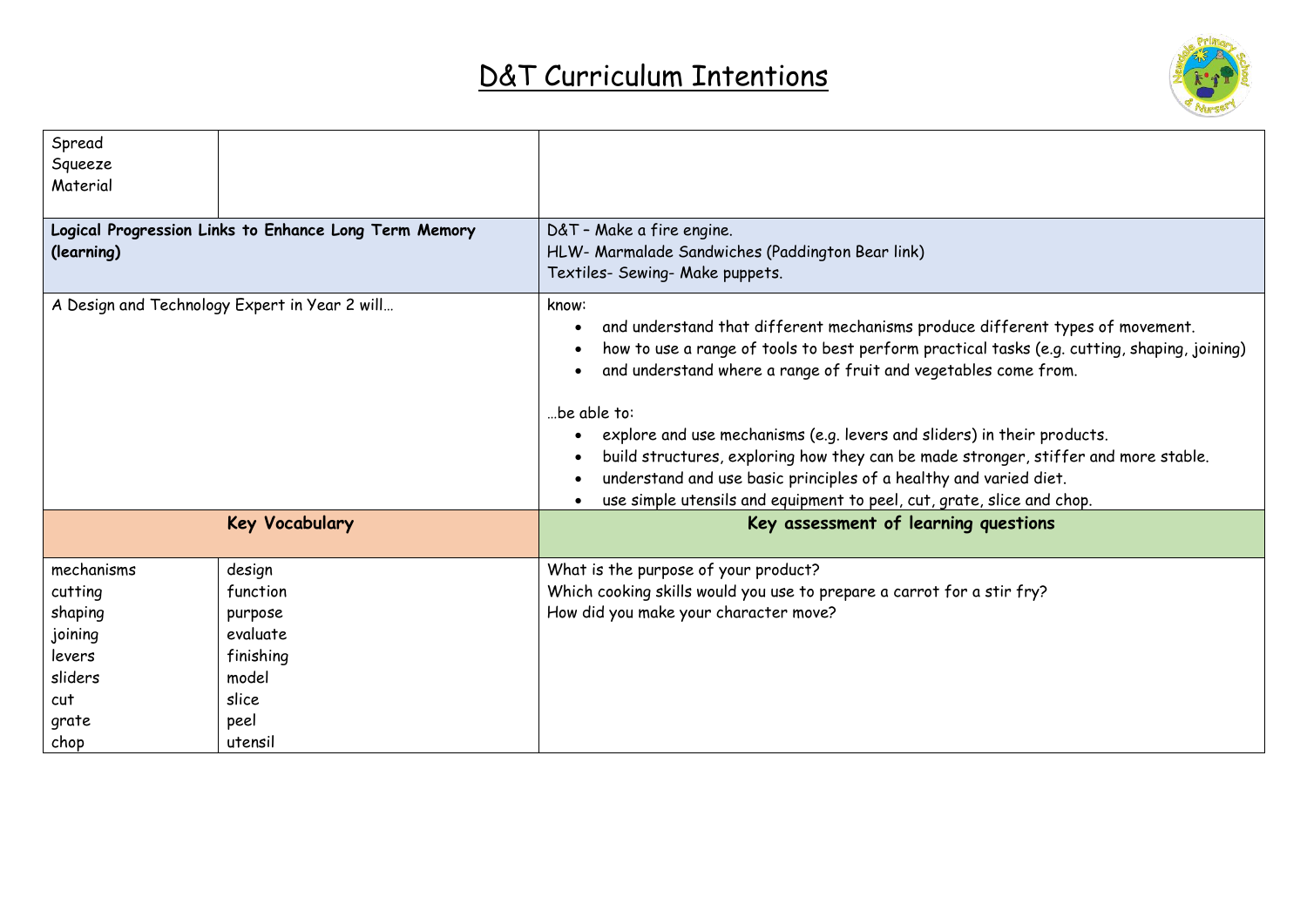

| Logical Progression Links to Enhance Long Term Memory<br>(learning) |                                                                                            | <b>TBC</b><br>Cooking - link to Nature walk (harvest apple and blackberry crumble), Eatwell project linked to<br>Science healthy eating unit and Healthy Lifestyles Week.<br>Create a product as a gift (e.g. levers and sliders)                                                                                                                                                                                                                |  |
|---------------------------------------------------------------------|--------------------------------------------------------------------------------------------|--------------------------------------------------------------------------------------------------------------------------------------------------------------------------------------------------------------------------------------------------------------------------------------------------------------------------------------------------------------------------------------------------------------------------------------------------|--|
| A Design and Technology Expert in Year 3 will                       |                                                                                            | know:<br>What a pneumatic system is and how it works.<br>How to use a net to create a 3D structure.<br>The ingredients and skills required to create a pizza.<br>be able to:<br>Use syringes and tubing to create a simple pneumatic system.<br>Design a net including tabs and cut it carefully, using scoring to create folds.<br>Weigh and mix ingredients, use a grater to grate, a knife to spread and cut using a claw<br>and bridge grip. |  |
| <b>Key Vocabulary</b>                                               |                                                                                            | Key assessment of learning questions                                                                                                                                                                                                                                                                                                                                                                                                             |  |
| Net<br>$3-D$<br>Pneumatic system<br>Tabs<br>Scoring                 | <b>Ingredients</b><br>Weigh<br>Claw grip<br>Bridge clip<br>Grate<br>Spread<br>Cut<br>Knead | Explain how a pneumatic system works<br>What skills are required to make a pizza<br>Explain to another learner how to draw a net to create a 3D structure.                                                                                                                                                                                                                                                                                       |  |
| (learning)                                                          | Logical Progression Links to Enhance Long Term Memory                                      | Pizza-Instructional writing.<br>Packaging - Christmas presents.<br>Moving Monsters - Stone Age monsters.                                                                                                                                                                                                                                                                                                                                         |  |
|                                                                     | A Design and Technology Expert in Year 4 will                                              | know:<br>How to make a simple circuit including a switch.<br>A range of stitches including whipstitch or blanket stitch.<br>Cutting using a knife and the bridge and claw techniques, depending on vegetable type and<br>required finish.                                                                                                                                                                                                        |  |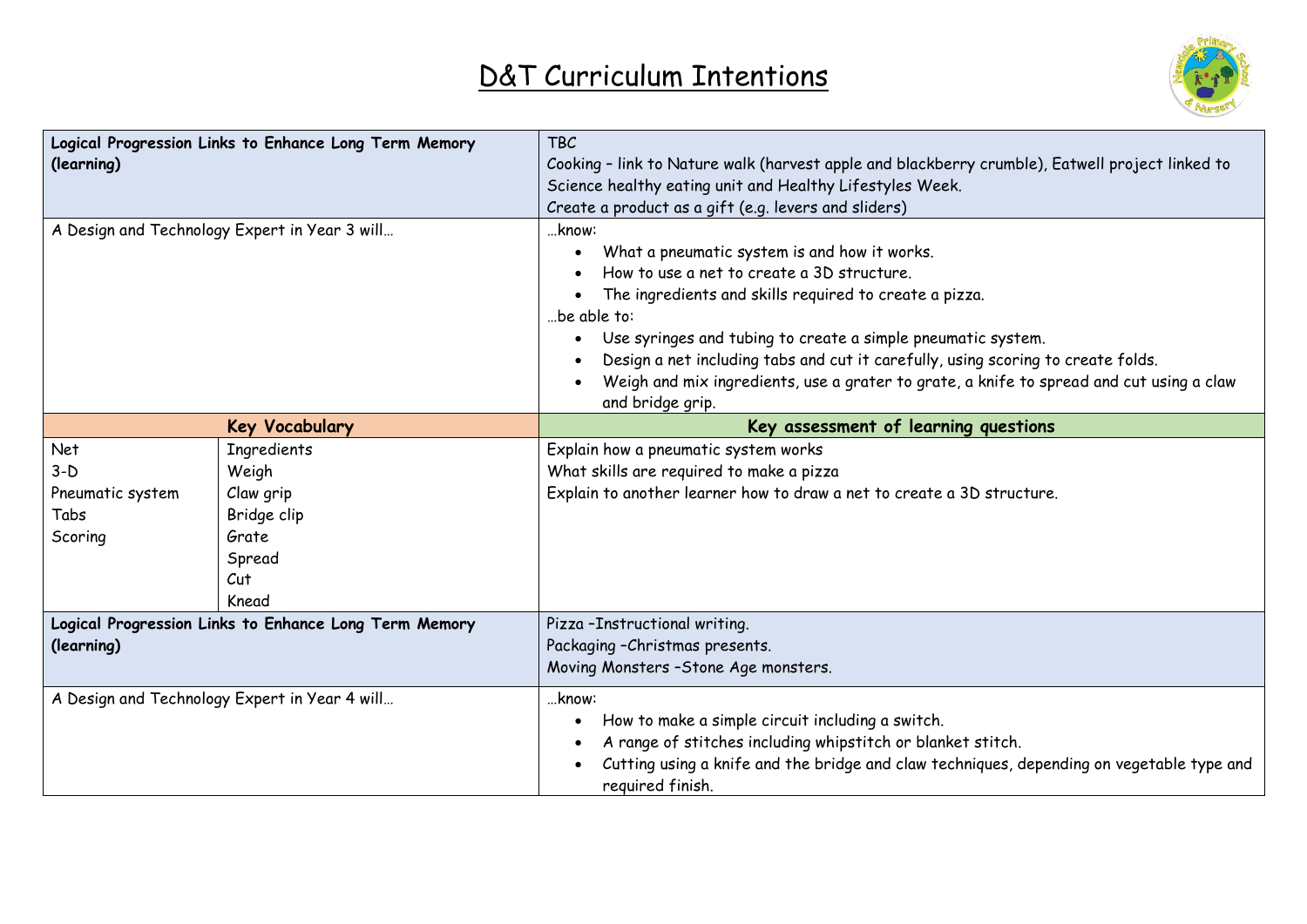

|                                                                                                                                            |                                                                                        |                                                                      | Food is seasonal alongside how and where the ingredients are grown.<br>$\bullet$                                                                                                                                                                                                                                                                                                                                                                                                                                                                                                                                                                                                         |
|--------------------------------------------------------------------------------------------------------------------------------------------|----------------------------------------------------------------------------------------|----------------------------------------------------------------------|------------------------------------------------------------------------------------------------------------------------------------------------------------------------------------------------------------------------------------------------------------------------------------------------------------------------------------------------------------------------------------------------------------------------------------------------------------------------------------------------------------------------------------------------------------------------------------------------------------------------------------------------------------------------------------------|
|                                                                                                                                            |                                                                                        |                                                                      | be able to:<br>Choose appropriate materials for building based on their characteristics and propose how<br>to make improvements to stability and rigidity.<br>Create a working torch with a switch in an electric circuit.<br>$\bullet$<br>Create products to fit a design brief. (Torches/Anglo-Saxon houses)<br>Combine different fabrics (Lavender bags)<br>Make healthy food choices (Eatwell nuggets and tomato sauce and curry) and cook a<br>healthy meal.<br>Select materials or joining methods to reflect the design criteria, taking into account the<br>child's skill level.<br>Consolidate the DT skills from previous years.<br>Evaluate products against design criteria. |
| <b>Key Vocabulary</b>                                                                                                                      |                                                                                        |                                                                      | Key assessment of learning questions                                                                                                                                                                                                                                                                                                                                                                                                                                                                                                                                                                                                                                                     |
| Electrical systems<br>Circuit<br>Switches<br>Battery<br>Cell<br>Positive<br>Negative<br>Electricity<br>Torch<br>Wire<br>Complete<br>Simple | Textiles<br>Whip stitch<br>Blanket stitch<br>Fabric<br>Joining<br>Containers<br>Secure | Cooking<br>Claw and bridge<br>Cutting<br>(revisit previous<br>vocab) | Electrical Systems<br>Draw a complete circuit that can be turned on and off.<br>Textiles<br>How would you teach a new learner the blanket stitch?<br>Cooking<br>Can you give examples of food you would cut using the claw technique?<br>Can you give examples og when you would use the bridge technique?                                                                                                                                                                                                                                                                                                                                                                               |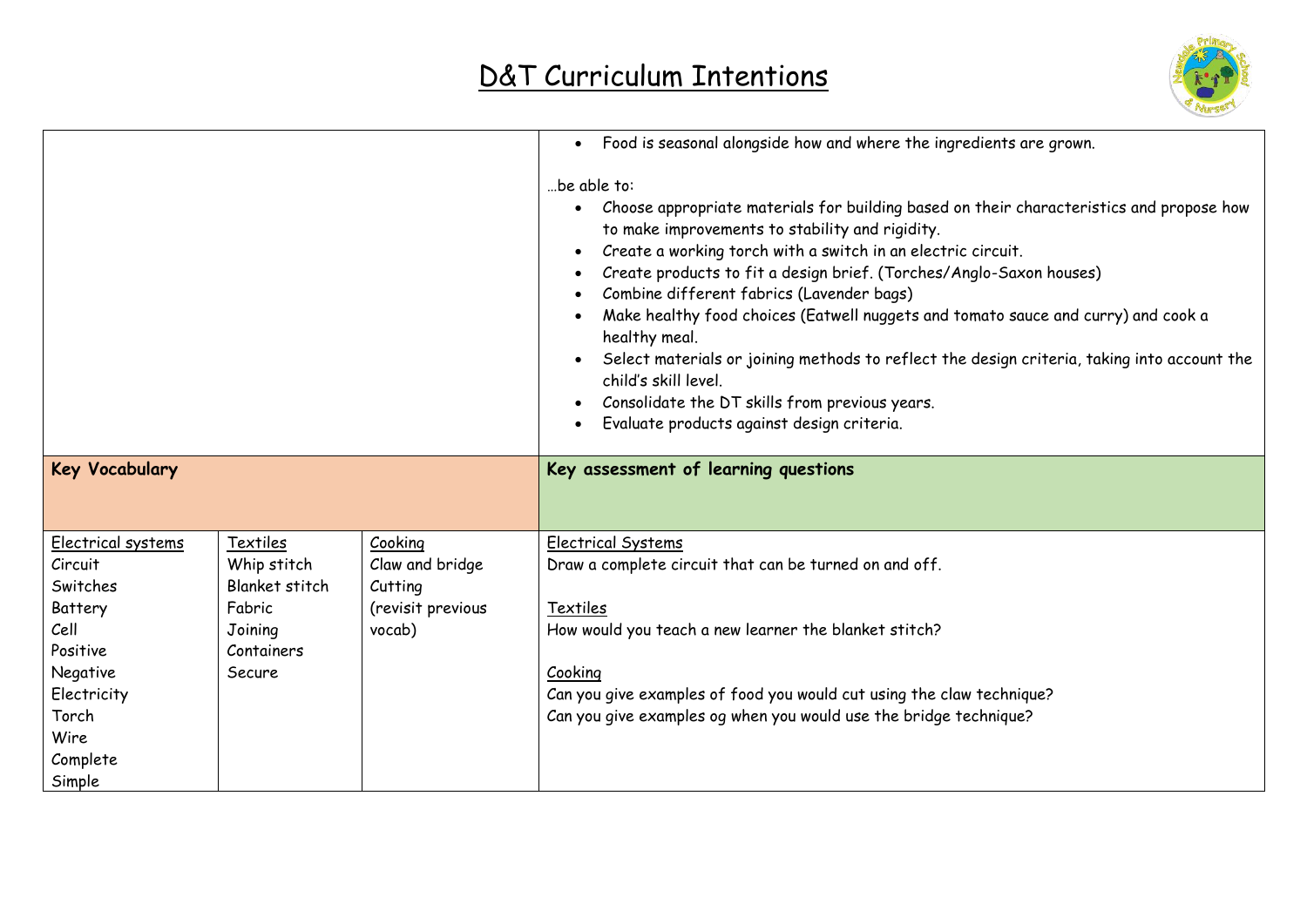

| Logical Progression Links to Enhance Long Term Memory | Science link with Water cycle tactile posters.                                                                                                                                                                                                                                                                                                                                                                                                                                                                                                                                                                                                                                                     |
|-------------------------------------------------------|----------------------------------------------------------------------------------------------------------------------------------------------------------------------------------------------------------------------------------------------------------------------------------------------------------------------------------------------------------------------------------------------------------------------------------------------------------------------------------------------------------------------------------------------------------------------------------------------------------------------------------------------------------------------------------------------------|
| (learning)                                            | Science link with Christmas cards (electricity)                                                                                                                                                                                                                                                                                                                                                                                                                                                                                                                                                                                                                                                    |
|                                                       | Healthy lifestyles Week link to cooking.                                                                                                                                                                                                                                                                                                                                                                                                                                                                                                                                                                                                                                                           |
|                                                       | SMSC - Lavendar bags link to relaxation.                                                                                                                                                                                                                                                                                                                                                                                                                                                                                                                                                                                                                                                           |
| A Design and Technology Expert in Year 5 will         | know:<br>That a CAM can affect the movement of an object.<br>That a CAM mechanism is comprised of a CAM, slider and follower to create a linkage<br>system.<br>That pillars/ beams/ trusses/ arches reinforce bridge structures.<br>That the rubbing in technique helps to combine a mixture.<br>Whether the bridge or claw grip is most appropriate to use dependent upon the<br>vegetable.<br>.be able to:<br>Insert a CAM onto a linkage system.<br>Saw dowel to a given length.<br>Join parts together using PVA/ hot glue guns.<br>Build structures which are durable/stable.<br>Use the rubbing in technique when making scones.<br>Consolidate using the bridge and claw cutting technique. |
| <b>Key Vocabulary</b>                                 | Key assessment of learning questions                                                                                                                                                                                                                                                                                                                                                                                                                                                                                                                                                                                                                                                               |
| Product                                               | How does the shape of a CAM affect the movement of the linkage system?                                                                                                                                                                                                                                                                                                                                                                                                                                                                                                                                                                                                                             |
| Purpose                                               | How can we reinforce a bridge structure for improved durability?                                                                                                                                                                                                                                                                                                                                                                                                                                                                                                                                                                                                                                   |
| Prototypes                                            | How was the Ironbridge an innovative design?                                                                                                                                                                                                                                                                                                                                                                                                                                                                                                                                                                                                                                                       |
| CAM mechanism                                         |                                                                                                                                                                                                                                                                                                                                                                                                                                                                                                                                                                                                                                                                                                    |
| Slider/follower                                       |                                                                                                                                                                                                                                                                                                                                                                                                                                                                                                                                                                                                                                                                                                    |
| Pillars/beams/trusses/suspension bridge               |                                                                                                                                                                                                                                                                                                                                                                                                                                                                                                                                                                                                                                                                                                    |
| Structure                                             |                                                                                                                                                                                                                                                                                                                                                                                                                                                                                                                                                                                                                                                                                                    |
| Durable/Stable                                        |                                                                                                                                                                                                                                                                                                                                                                                                                                                                                                                                                                                                                                                                                                    |
| Aesthetic                                             |                                                                                                                                                                                                                                                                                                                                                                                                                                                                                                                                                                                                                                                                                                    |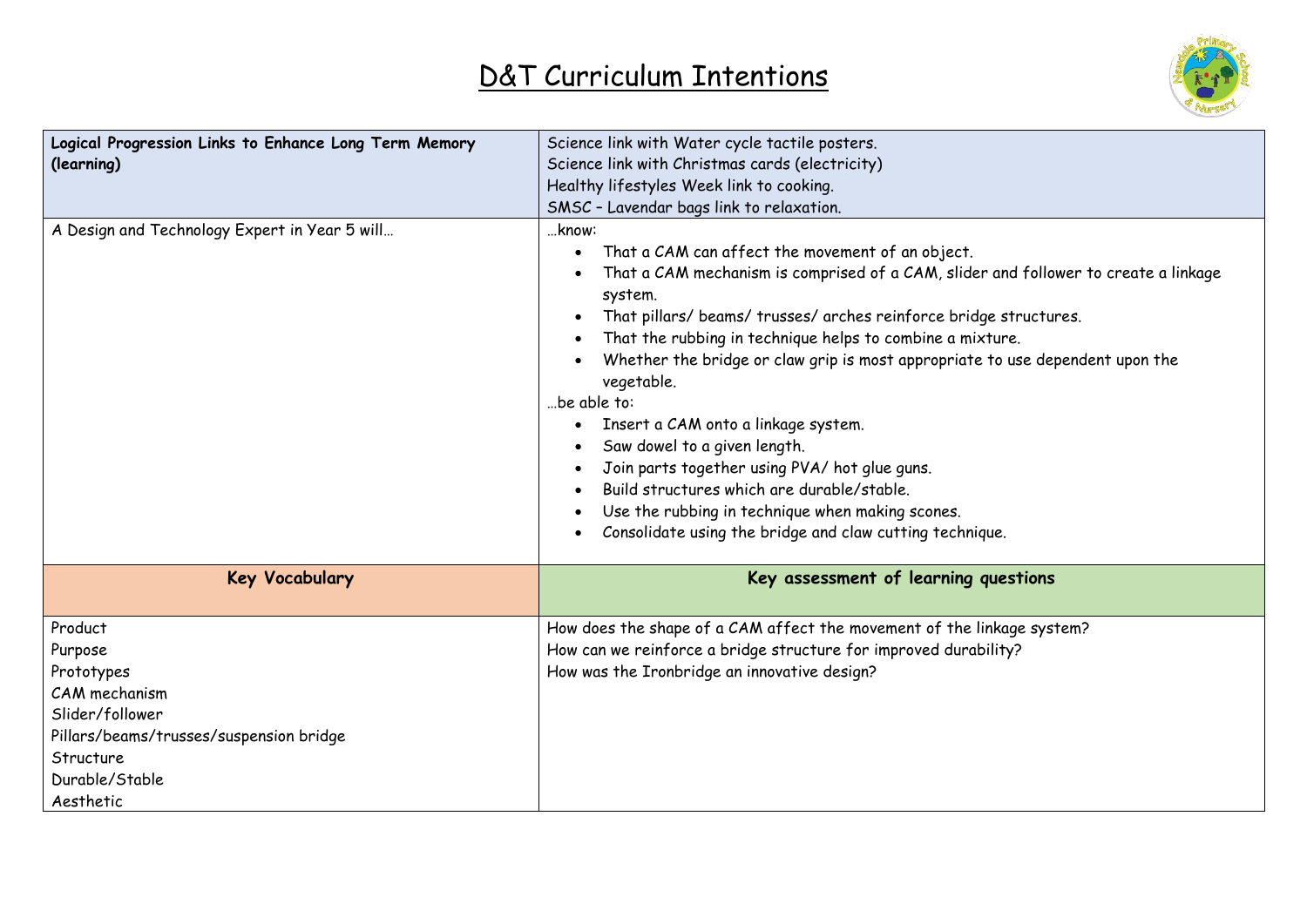

| Reinforce                                             |                                                                                                                                          |
|-------------------------------------------------------|------------------------------------------------------------------------------------------------------------------------------------------|
| Mechanical                                            |                                                                                                                                          |
| Rubbing-in technique                                  |                                                                                                                                          |
|                                                       |                                                                                                                                          |
| Logical Progression Links to Enhance Long Term Memory | Mars Rover (CAM)                                                                                                                         |
| (learning)                                            | Scones- Best of British Topic                                                                                                            |
|                                                       | Ironbridge-History                                                                                                                       |
| A Design and Technology Expert in Year 6 will         | know:                                                                                                                                    |
|                                                       | Seasons affect availability<br>$\bullet$                                                                                                 |
|                                                       | Food is processed into ingredients that can be eaten or used in cooking                                                                  |
|                                                       | Recipes can be adapted to change the appearance, taste, texture and aroma                                                                |
|                                                       | Different food and drink contain different substances for health: nutrients, water and                                                   |
|                                                       | fibre.                                                                                                                                   |
|                                                       | How more complex electrical circuits and components can be used to create functional<br>products                                         |
|                                                       | How to reinforce and strengthen a 3D framework                                                                                           |
|                                                       | be able to:                                                                                                                              |
|                                                       | Develop a simple design specification to guide their thinking                                                                            |
|                                                       | Identify the needs, wants, preferences and values of particular groups and individuals<br>Generate innovative ideas, drawing on research |
|                                                       | Make design decisions, taking account of constraints such as time, resources and cost                                                    |
|                                                       | Produce appropriate lists of tools, equipment and materials that they need                                                               |
|                                                       | Formulate step-by-step plans as a guide to making                                                                                        |
|                                                       | Use techniques that involve a number of steps                                                                                            |
|                                                       | Evaluate their ideas and products against their original design specification                                                            |
| <b>Key Vocabulary</b>                                 | Key assessment of learning questions                                                                                                     |
|                                                       |                                                                                                                                          |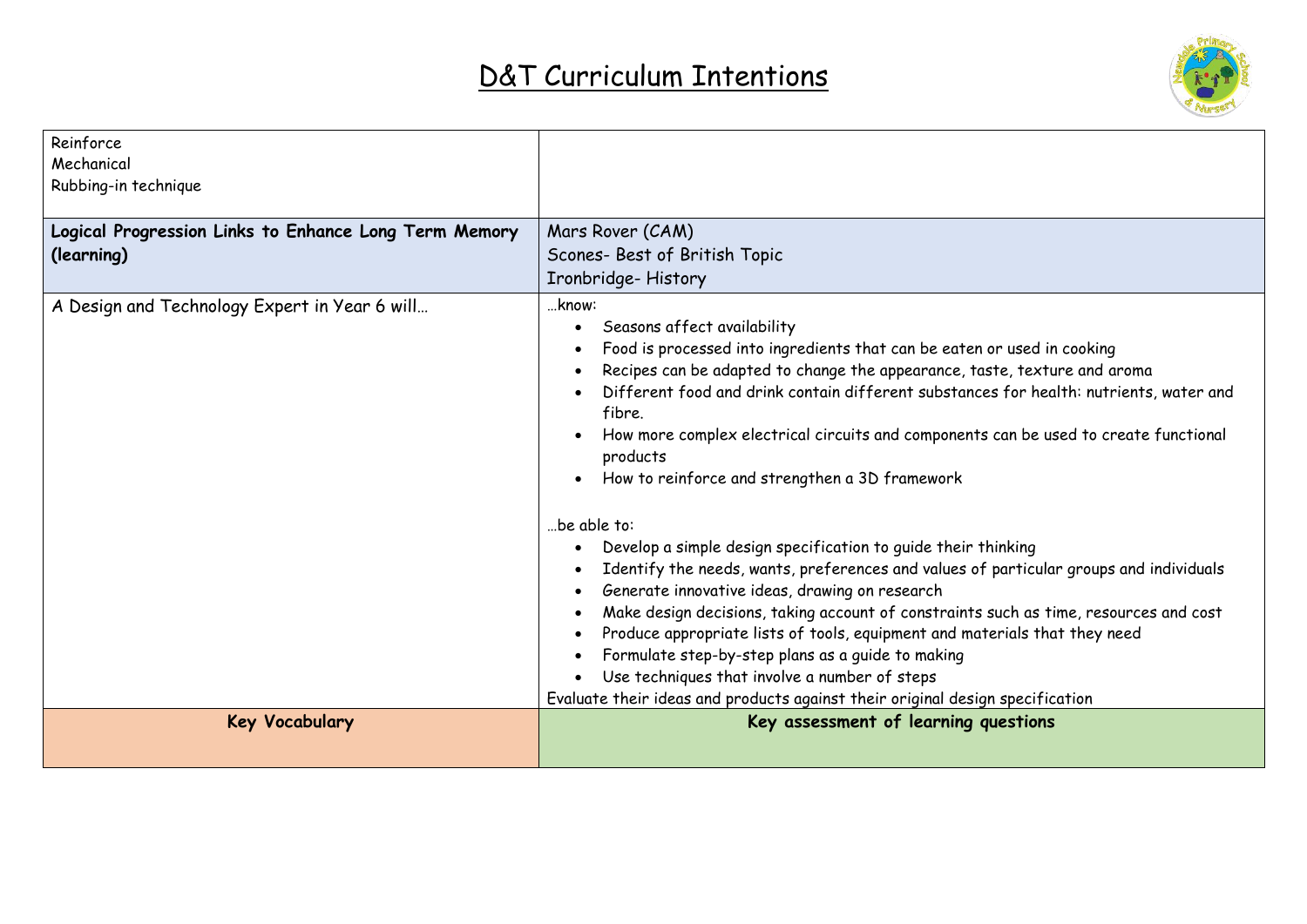

| Cooking and       | Make:             | Evaluate:         | How is your product fit for purpose?                 |
|-------------------|-------------------|-------------------|------------------------------------------------------|
| Nutrition:        | Tools / equipment | Investigate       | How could you improve your product?                  |
| Healthy           | Cutting           | Analyse           | What skills have you used?                           |
| Varied diet       | Shaping           | Evaluate          | What specification are you following?                |
| Savoury / Sweet   | Joining           | Improve           | What equipment will you need to create your produce? |
| Techniques        | Finishing         |                   |                                                      |
| Seasonality       | Accuracy          | Technical         |                                                      |
| Reared / Caught / | Materials and     | Knowledge:        |                                                      |
| Processed         | components        | Strengthen        |                                                      |
| <b>Nutrients</b>  | Construction      | Stiffen           |                                                      |
| Ingredients       | <b>Textiles</b>   | Reinforce         |                                                      |
|                   | Functional        | Structure         |                                                      |
| Design:           | Aesthestic        | Mechanical        |                                                      |
| Research          |                   | system            |                                                      |
| Develop           |                   | Gears / Pulleys / |                                                      |
| Criteria          |                   | Cams / Levers /   |                                                      |
| Innovative        |                   | Linkages          |                                                      |
| Functional        |                   | Series circuits - |                                                      |
| Appealing         |                   | switches / bulbs  |                                                      |
| Purpose           |                   | / buzzers /       |                                                      |
| Diagrams          |                   | motors            |                                                      |
| Generate          |                   | Program /         |                                                      |
| Model             |                   | monitor and       |                                                      |
| Communicate       |                   | control           |                                                      |
| Specification     |                   |                   |                                                      |
| Annotate          |                   |                   |                                                      |
| Prototypes        |                   |                   |                                                      |
| Pattern pieces    |                   |                   |                                                      |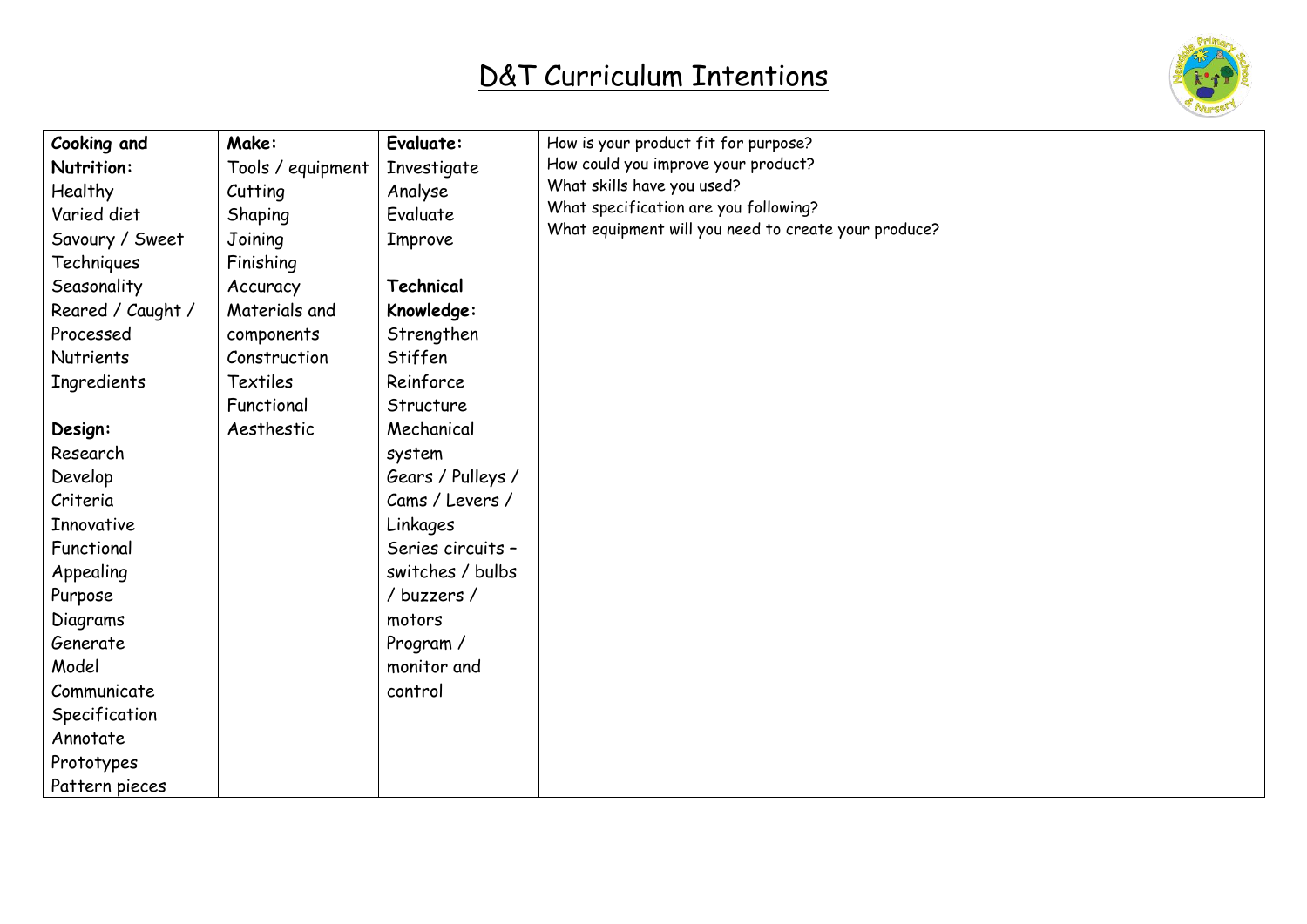

| CAD - Computer<br>Aided Design                                      |  |                                                                                                                                                  |
|---------------------------------------------------------------------|--|--------------------------------------------------------------------------------------------------------------------------------------------------|
| Logical Progression Links to Enhance Long Term Memory<br>(learning) |  | Cookery – using seasonal produce<br>Using electrical circuits to create a Christmas decoration<br>Prop and set design for end of year production |

| End of Key Stage Curriculum Intent Statement                                                                                                                                                                                                                                                                                                                                                                               |                                                                                                                                                                                                                                                                                                                                                                                                                                                                         |                                                                                                                                                                                                                                                                                                                                                                                |  |
|----------------------------------------------------------------------------------------------------------------------------------------------------------------------------------------------------------------------------------------------------------------------------------------------------------------------------------------------------------------------------------------------------------------------------|-------------------------------------------------------------------------------------------------------------------------------------------------------------------------------------------------------------------------------------------------------------------------------------------------------------------------------------------------------------------------------------------------------------------------------------------------------------------------|--------------------------------------------------------------------------------------------------------------------------------------------------------------------------------------------------------------------------------------------------------------------------------------------------------------------------------------------------------------------------------|--|
| <b>Early Years</b>                                                                                                                                                                                                                                                                                                                                                                                                         | Key Stage One                                                                                                                                                                                                                                                                                                                                                                                                                                                           | Key Stage Two                                                                                                                                                                                                                                                                                                                                                                  |  |
| A Design and Technology Expert by the end of<br>Early Years will                                                                                                                                                                                                                                                                                                                                                           | A Design and Technology Expert by the end of<br>Key Stage One will                                                                                                                                                                                                                                                                                                                                                                                                      | A Design and Technology Expert by the end of<br>Key Stage Two will                                                                                                                                                                                                                                                                                                             |  |
| experience:<br>Designing a simple packet/booklet using<br>joining materials<br>Making models using construction models<br>Using different materials, tools such as<br>hammer, saw, scissors, rollers<br>be able to:<br>To cut paper following an outline, holding<br>the scissors correctly<br>Use a range of cooking tools competently<br>and safely.<br>Construct with a purpose in mind using a<br>variety of resources | …know:<br>How to design purposeful, functional, appealing<br>products for themselves and other users based<br>on design criteria<br>A range of tools and equipment to perform<br>$\bullet$<br>practical tasks e.g. cutting, chopping, joining<br>How to use materials and components to<br>$\bullet$<br>construct products.<br>The purpose of different mechanisms e.g.<br>levers, sliders, wheels and axles<br>What qualities makes a product effective<br>be able to: | …know:<br>The main stages within DT: research, design,<br>make and evaluate<br>Key terminology such as exploded diagrams,<br>prototypes etc.<br>A range of materials and components and<br>select them according to their functional<br>properties and aesthetic qualities<br>The names and uses of different mechanisms<br>such as CAMs.<br>Key events and significant people |  |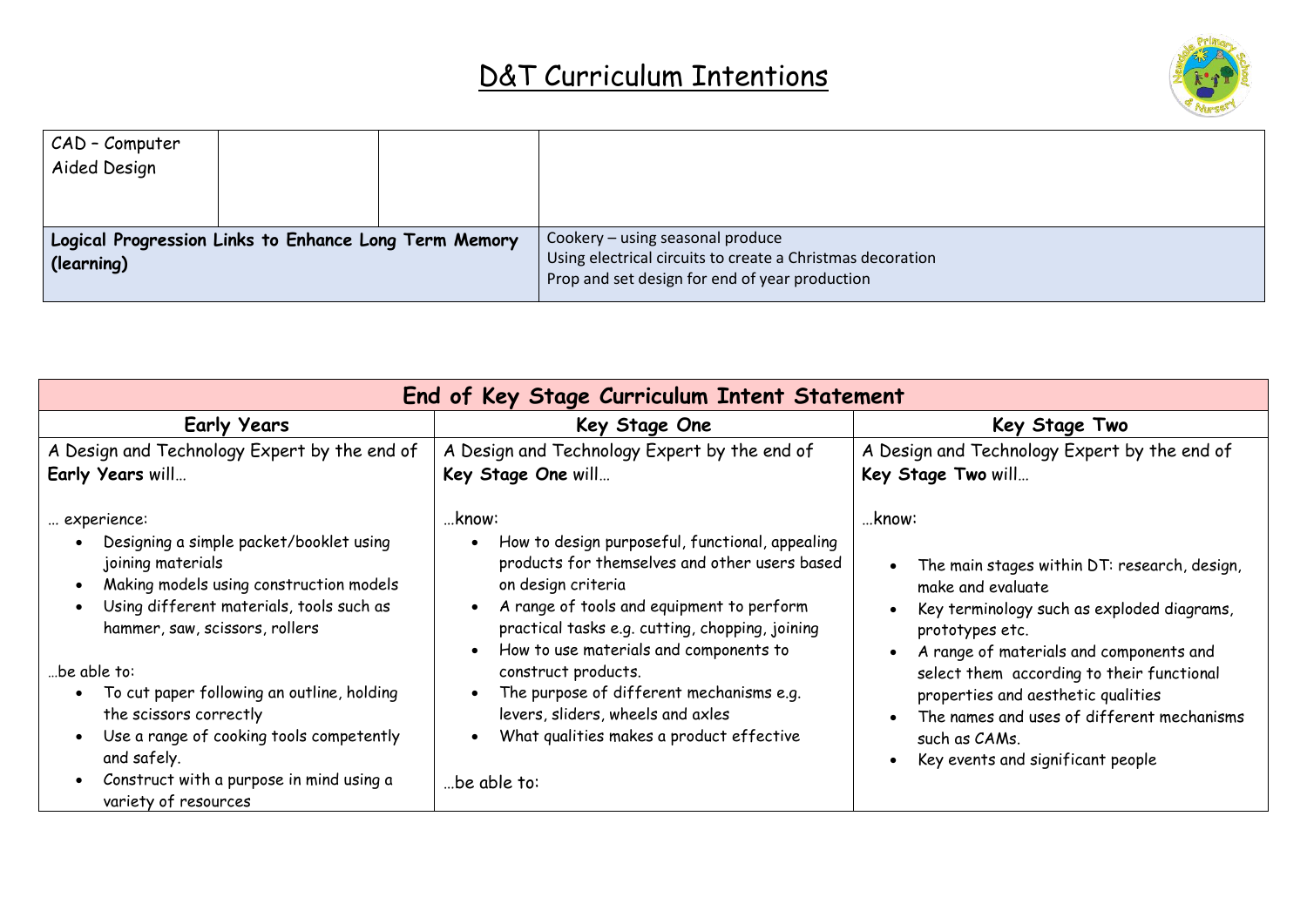

| Make improvements to their work | Communicate ideas through talking, drawing,<br>templates, mock-ups and, where appropriate,<br>information and communication technology<br>Build structures, exploring how they can be<br>made stronger, stiffer and more stable<br>Evaluate products<br>Use tools to perform practical tasks e.g.<br>chopping. | Materials and components which strengthen,<br>stiffen and reinforce more complex structures<br>The components within an electrical system.<br>be able to:<br>Use research and develop designs<br>Generate and develop their ideas through<br>discussion, annotated sketches etc<br>Select from and use a wider range of tools and<br>equipment to perform practical tasks<br>Select from and use a wider range of materials<br>and components according to their functional<br>properties and aesthetic qualities<br>Evaluate their ideas and products<br>Apply their understanding of how to<br>strengthen, stiffen and reinforce more<br>complex structures<br>Understand and use mechanical systems in<br>their products<br>Understand and use electrical systems in their<br>products<br>Apply their understanding of computing to<br>program, monitor and control their products |
|---------------------------------|----------------------------------------------------------------------------------------------------------------------------------------------------------------------------------------------------------------------------------------------------------------------------------------------------------------|---------------------------------------------------------------------------------------------------------------------------------------------------------------------------------------------------------------------------------------------------------------------------------------------------------------------------------------------------------------------------------------------------------------------------------------------------------------------------------------------------------------------------------------------------------------------------------------------------------------------------------------------------------------------------------------------------------------------------------------------------------------------------------------------------------------------------------------------------------------------------------------|

**End of Primary School Curriculum Intent Statement/School Ready for Key Stage Three**